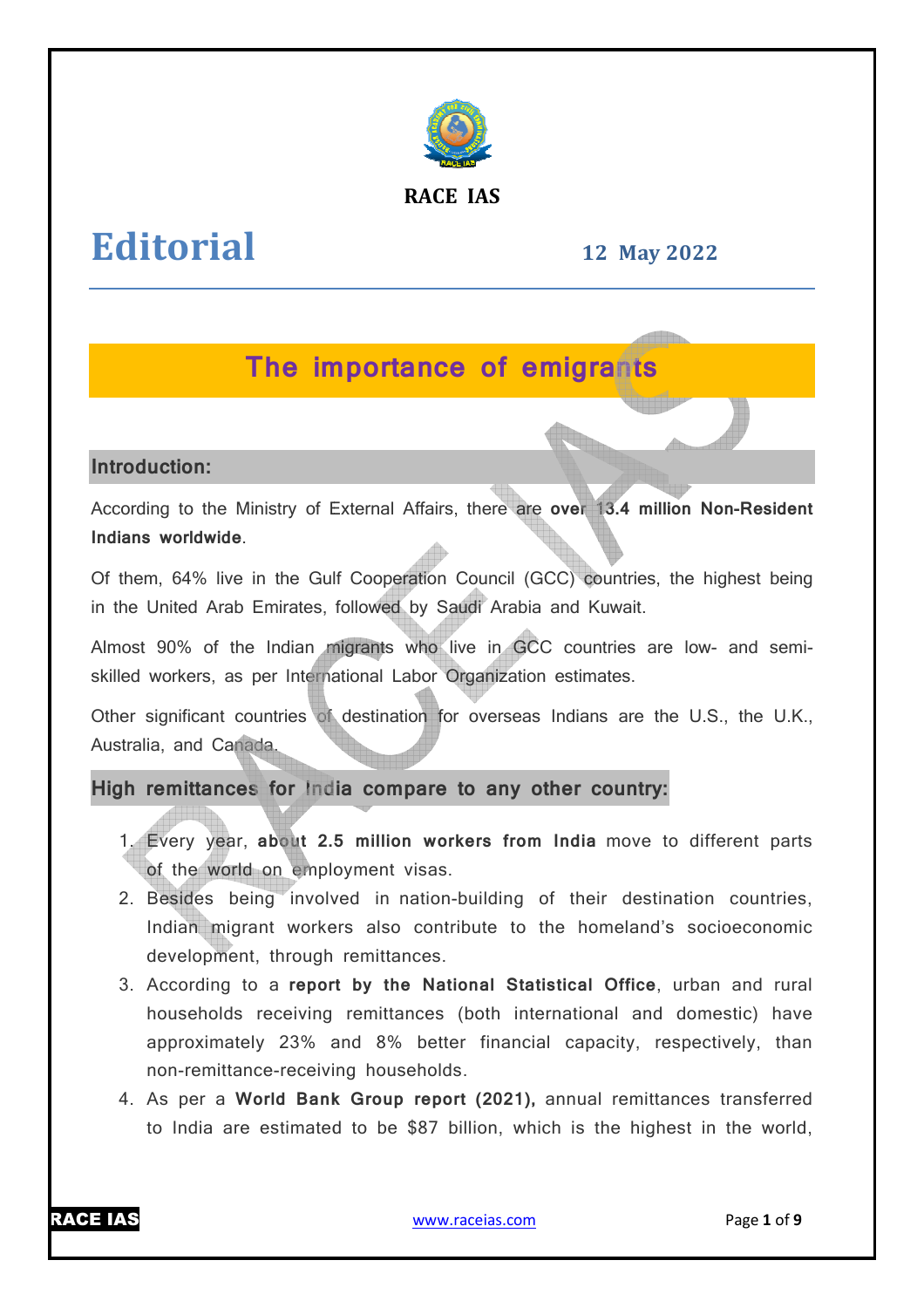followed by China (\$53 billion), Mexico (\$53 billion), the Philippines (\$36 billion) and Egypt (\$33 billion).

- 5. In 2021, remittances transferred to India had seen an increase of 4.6% compared to 2020.
- 6. **Remittances in India have been substantially higher** than even Foreign Direct Investment (FDI) and the flow of remittances is much less fluctuating than that of FDI.
- 7. Still, remittances' contribution of 3% in GDP is lower than that of countries such as Nepal (24.8%), Pakistan (12.6%), Sri Lanka (8.3%) and Bangladesh (6.5%), as per a World Bank report.
- 8. Besides being a win-win situation for both the destination and source country, labour migration is good hedging strategy against unsystematic risks for any economy.
- 9. Human capital should also be invested in a diversified portfolio akin to financial capital.
- 10.For many countries, **remittances have been of vital support to the domestic economy after a shock.**
	- 1. For example, after the 2015 earthquake in Nepal, overseas Nepalese increased remittances to an estimated 30% of GDP.

**Can India increase remittances to say 10% of GDP? Can the Philippines' model of promoting labour mobility be replicated in India?**

- 1. Both the cost of recruitment of such workers and the cost of sending remittances back to India should come down.
- 2. The safety and well-being of migrant labour is of top priority for the government.
- 3. Reducing informal/undocumented migration and formalizing all remittances is being given due focus.
- 4. Recruitment agencies should also be regulated leveraging information technology **for ensuring protection of migrant workers leaving India**.
- 5. An **integrated grievance redressal portal, 'Madad'**, was launched by the government in 2015.
- 6. Of the approximately 78,000 grievances registered so far by the Indian migrants, more than 95% have been resolved.

**The Emigration Bill 2021:**

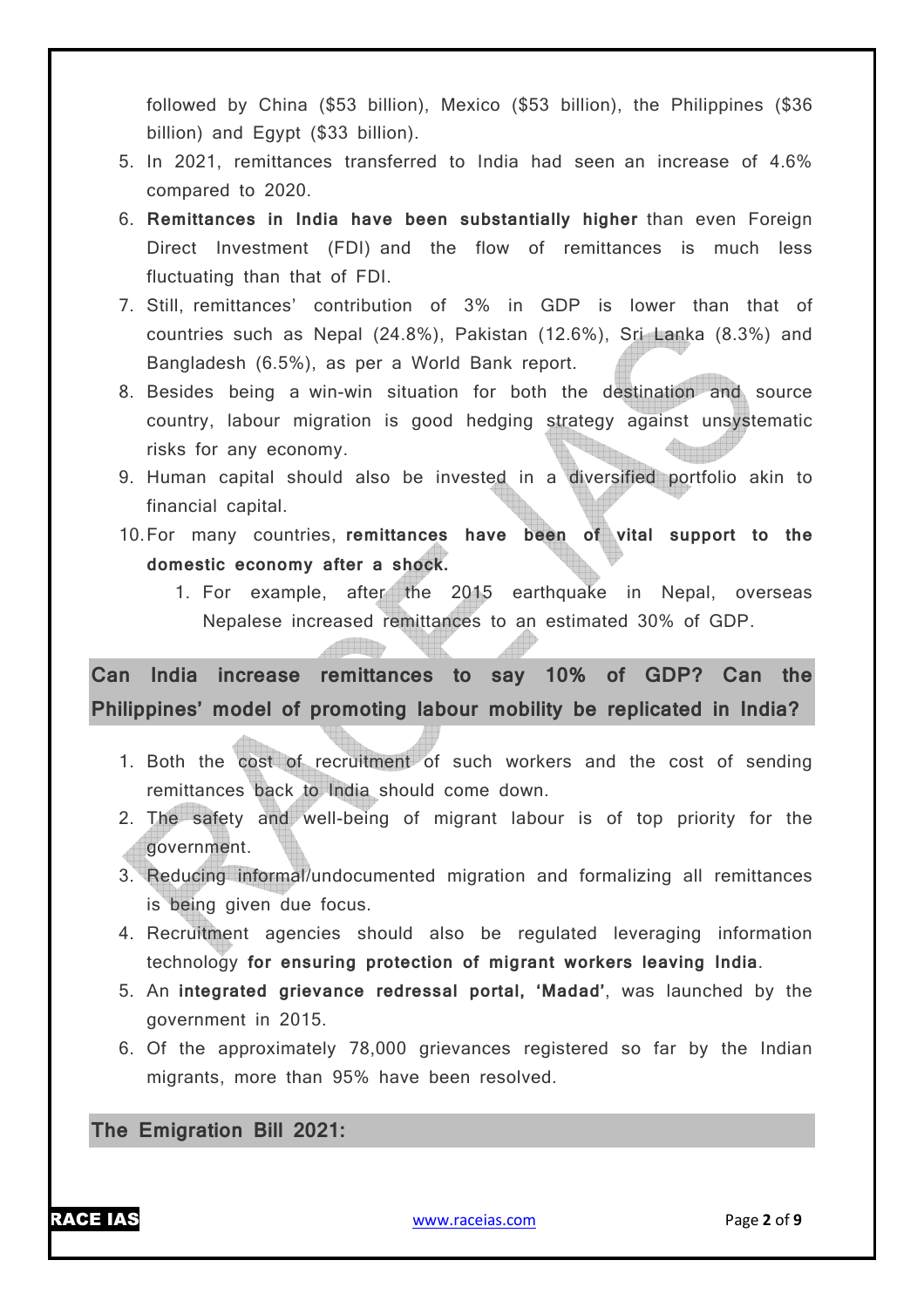- 1. The Bill envisages **comprehensive emigration management**, institutes regulatory mechanisms governing overseas employment of Indian nationals and establishes a framework for protection and promotion of welfare of emigrants.
- 2. The bill proposes a three-tier institutional framework:
- 3. It launches a **new emigration policy division in (MEA)** which will be referred to as the **Central Emigration Management Authority.**
- 4. It proposes a Bureau of Emigration Policy and Planning, and a Bureau of Emigration Administration shall handle day-to-day operational matters and oversee the welfare of emigrants.
- 5. It proposes nodal agencies under a Chief Emigration Officer **to ensure the welfare and protection of the emigrants.**
- 6. It permits government authorities to punish workers by cancelling or suspending their passports and imposing fines up to Rs 50,000 for violating any of the Bill's provisions.
- 7. Labor migration is governed by the Emigration Act, 1983 which sets up a mechanism for hiring through government-certified recruiting agents – individuals or public or private agencies.
- 8. It outlines obligations for agents to conduct due diligence of prospective employers, sets up a cap on service fees, and **establishes a government review of worker travel and employment documents** (known as emigration clearances).

### **Provisions of the Emigration Bill:**

- 1. The Indian government proposed a **new Emigration Bill in 2021** which aims to **integrate emigration management** and **streamline the welfare of emigrant workers**.
- 2. It proposes to modify the **system of Emigration Check Required (ECR) category** of workers applying for migration to 18 notified countries.
- 3. The ECR category mainly comprises those who have not passed Class 10 and face the challenge of risky informal emigration and subsequent hardships abroad.
- 4. The Bill makes it mandatory for all category of workers to register before departure to any country in the world **to ensure better protection for them**, **support and safeguard in case of vulnerabilities.**
- 5. The proposed **Emigration Management Authority** will be the overarching authority to provide policy guidance.

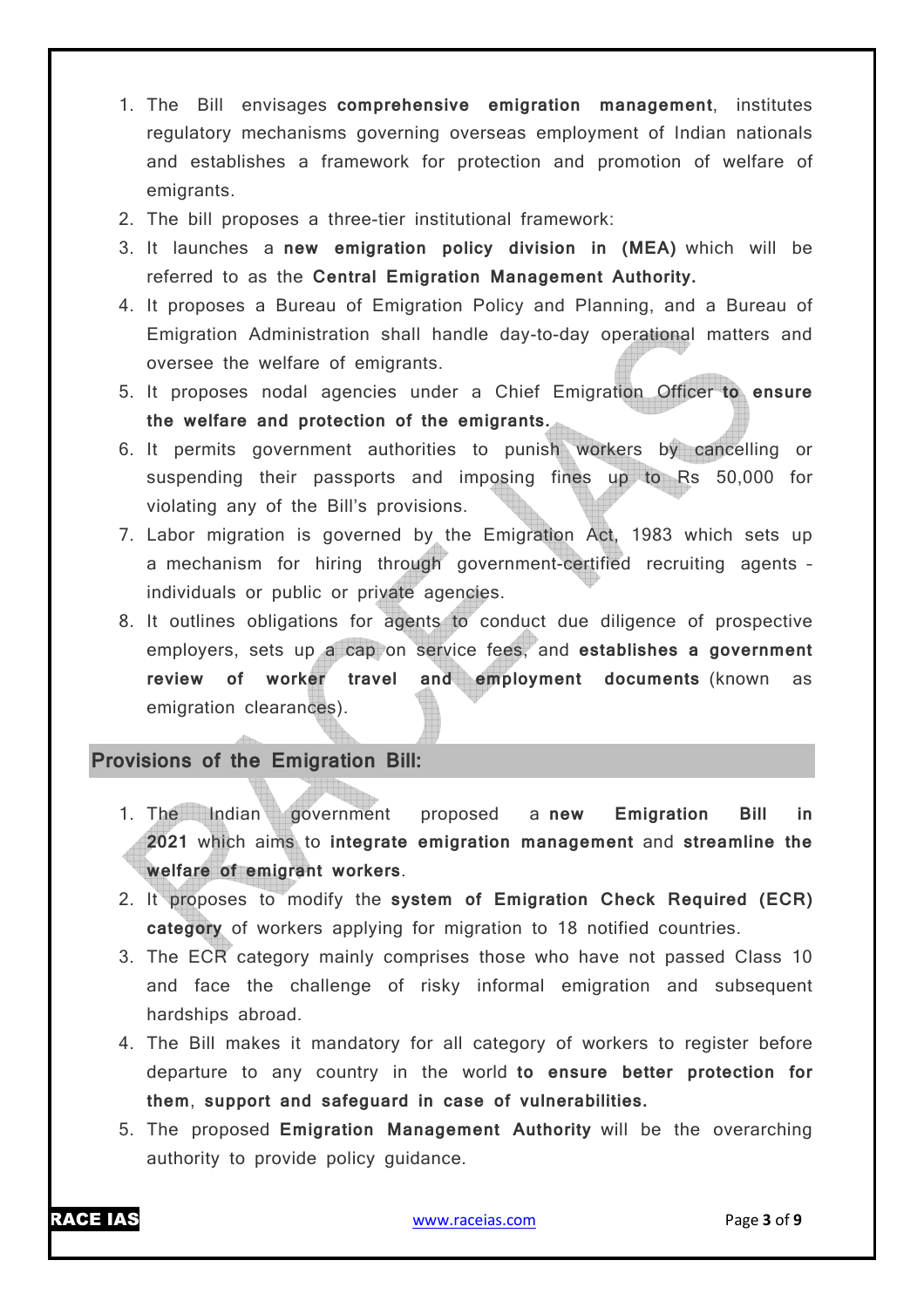- 6. The number of migrant workers need not go up for remittances to increase if the skill sets of workers are improved.
- 7. Provisions of the Bill such as registration of all emigrants, skill upgradation and training, and pre-departure orientation will enhance protection measures.
- 8. Besides workers, as about 0.5 million students also migrate for education from India every year, the Bill also covers such students.
- 9. This will provide a **comprehensive data set for the efficient management of Indian migrants**.
- 10.**Skilling of migrant workers** has the potential to boost the domestic economy and low-cost interventions such as foreign language training can be of great help for such workers.

### **Conclusion:**

Though the phenomenon of Indian-origin executives becoming CEOs of top U.S. companies highlights the contribution of Indian talent to the U.S. economy, the role played by Indian semi-skilled migrant labour in the global economy is no less illustrious.

India needs to formulate migration centric policies, strategies, and institutional mechanisms in order **to ensure inclusive growth and development and reduce distress induced migration.**

This will increase India's prospects for poverty reduction and achieving Sustainable Development Goals.

## **The Making of A Manufacturing Hub**

In 2014, the Government of India launched its **'Make in India'** initiative as a part of India's renewed focus on manufacturing. A slew of reforms were taken to boost manufacturing, design, innovation, and startups in India.

The **"Atma Nirbhar Bharat"** campaign announced in 2020 was also intended to further boost local manufacturing under its stated goal of making India economically selfsufficient.

India has a **great scope and potential in manufacturing, given its demographic dividend** and reasonably cheap labour. However, larger investments, upskilling of workforce and upgrading infrastructure are some of the areas where more work must be done.

**Grand**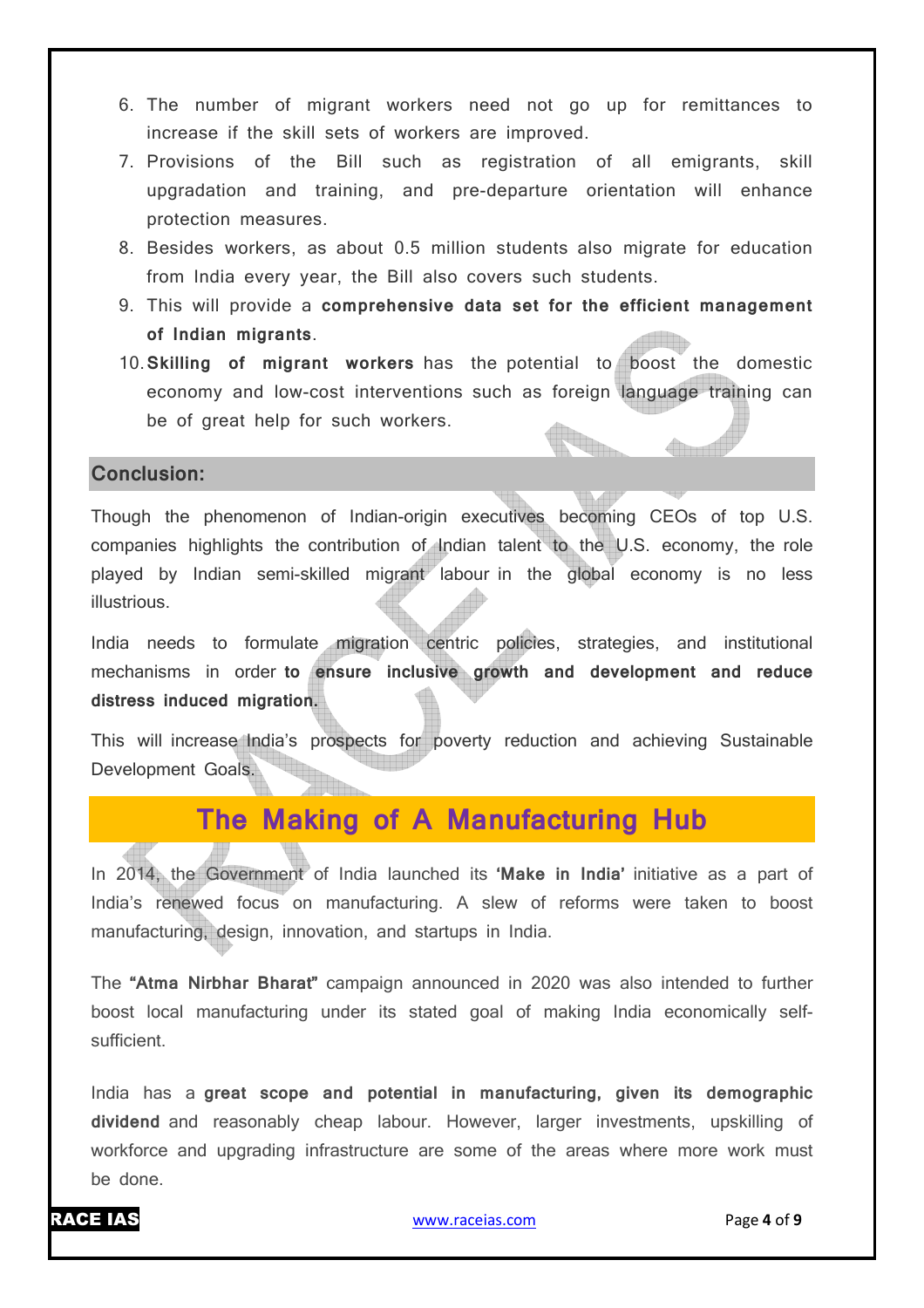### **What is the Scenario of India's Manufacturing Sector?**

- Manufacturing is among the major economic activities that involves value addition that has consequential positive multiplier effects in the economy. **India has the fifth largest manufacturing base in the world.**
- As per the **second quarter report of the Quarterly Employment Survey** conducted by the Union Ministry of Labour, the **manufacturing sector accounted for nearly 39% of all the employment generated** in the selected nine sectors.
- More than **45% of the manufacturing output is obtained from the MSME sector** in India.
	- o The vast pool of human capital available in India at various skill levels offers a distinct competitive advantage to firms that conduct manufacturing activities within India.
- Over the years, there are certainly a handful of domains where **India has carved a position of manufacturing leadership** such as **apparel & accessories, textiles, drugs & pharmaceuticals, petroleum products and motor vehicles.**
	- o However, we still have a long way to go before our manufacturing can match the success of our services exports.

### **What Impetus has been Given to Manufacturing in India?**

- **Infra Development Projects:** For instance, the **National Infrastructure Pipeline (NIP)** built on a whole-of-government approach, is already in place covering the FYs 2019-20 to 2024-25.
	- o The statistics available on **India Investment Grid** reveal that there are 15,454 projects available involving a total project cost of \$1,981.83 billion as on May 5, 2022.
	- o The **National Industrial Corridor Development Programme** was launched to facilitate the integrated development of industrial smart cities having plug and play infrastructure along with multi-modal connectivity.
	- o Also, a number of **Production-Linked Incentive (PLI) schemes** have been announced since 2020 for various sectors that incentivise manufacturing with a goal to achieve 'Atma Nirbhar Bharat'.

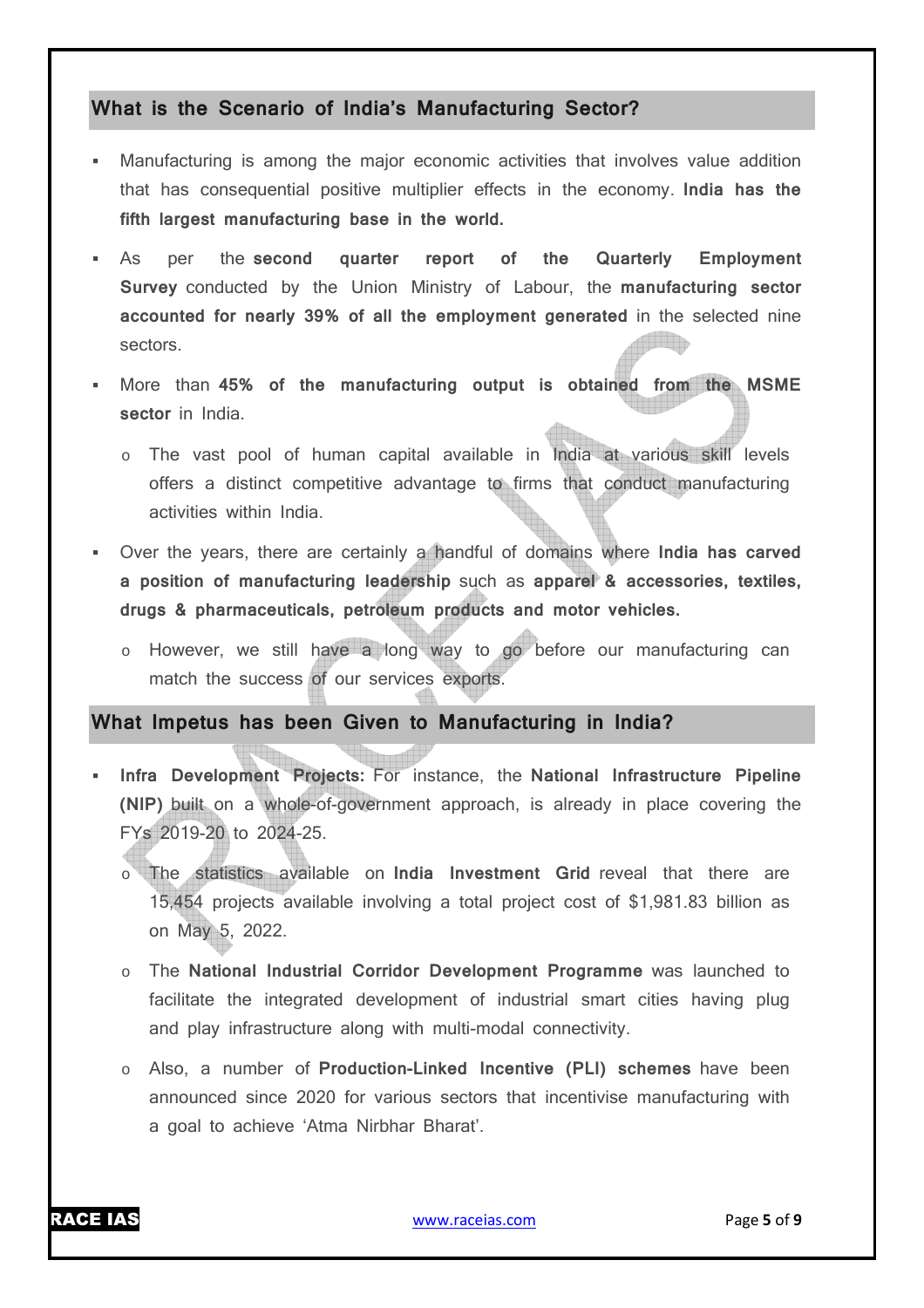- **Manufacturing in Warehouses: The Central Board of Indirect Taxes and Customs (CBIC)** has brought forward a new and improved version of the programme focused on manufacturing and other operations in bonded warehouses
	- o Manufacturing in warehouses **results in saving working capital**, which is usually scarce in case of small enterprises and helping in **better positioning of MSMEs in the international market** by shortening the delivery schedule in the global supply chain.
	- o The **Bonded Manufacturing Scheme** has been **revamped by CBIC** to enable organisations gain competitive advantage.
- **Custom Rules:** Domestic manufacturing within India is also being encouraged through **statutory measures like the Customs (Import of Goods at Concessional Rate of Duty) Rules**, which has also been amended from time to time to take into account the dynamic needs of the industry and trade.

### **What is the Bonded Manufacturing Scheme?:**

- To support the **"Make in India"** program, the CBIC launched the Bonded Manufacturing Scheme under the **Customs Act, 1962**.
- Under this programme, a manufacturing unit can import goods (both inputs and capital goods) under Customs duty deferment with **no interest liability.**
- The scheme has **no investment threshold and export obligations.**
- The **duties are fully remitted** if the goods resulting from such manufacturing operations done in bonded warehouses are exported.
	- o The import duty is payable only in the event where the finished goods or the imported goods are cleared in the domestic market (ex-bonding).
- The onboarding to the bonded manufacturing programme is **fully digital** and the microsite for the same is available on **'Invest India' portal.**

### **What are the Challenges Pertaining to the Manufacturing Sector?**

- **Lack of Certified Factories:** Corporations around the world increasingly prefer to source goods from factories that are ISO or BSI certified.
	- o In China, a huge majority of factories are ISO or BSI certified, but finding **similar operations in India can prove to be an uphill task.** Majority of them **do not even meet any basic inspection standards.**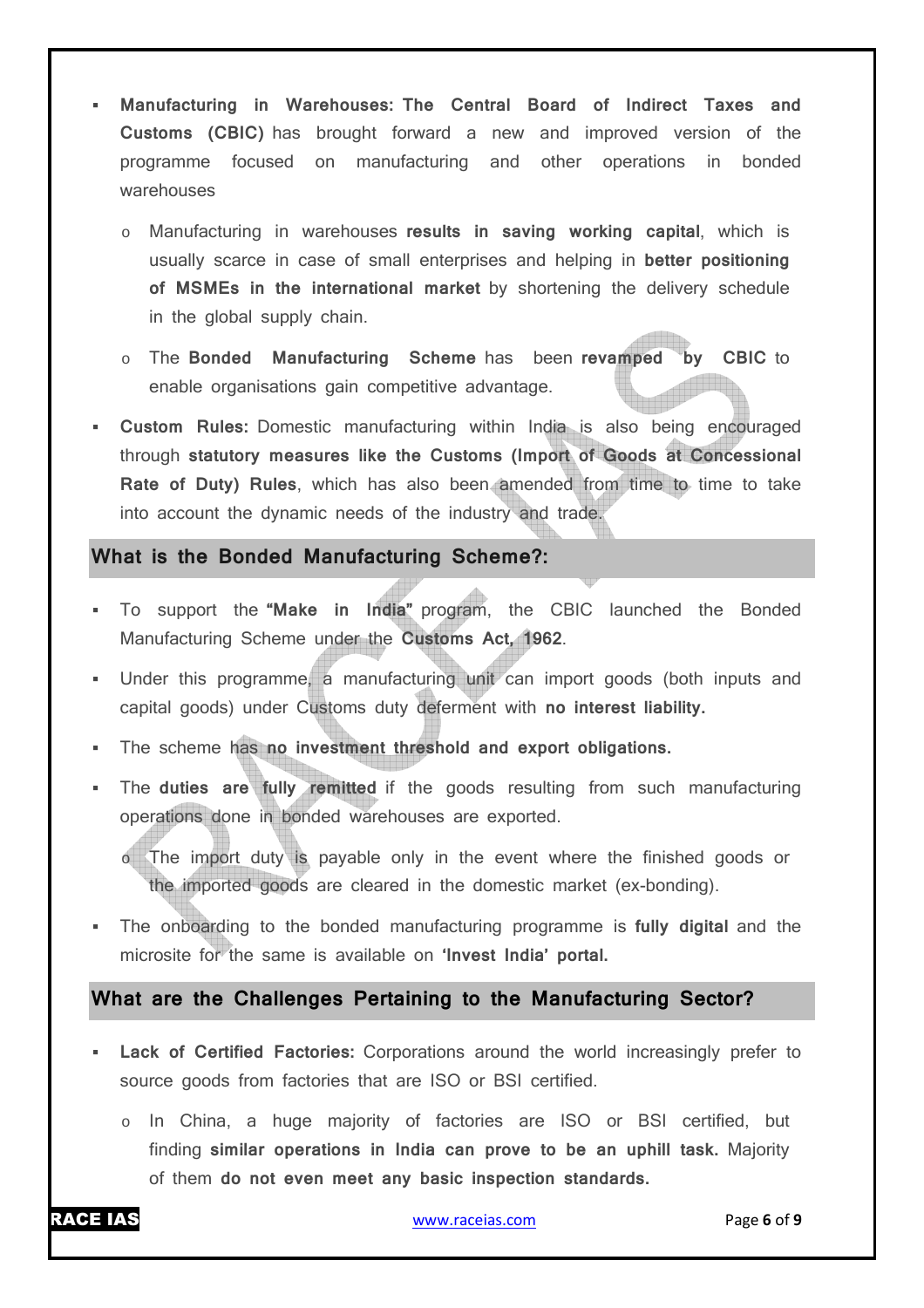- o Practical issues like these are enough to **discourage serious international buyers** from considering India as a sourcing destination.
- **Underdeveloped Manufacturing Sector:** While the neighbouring as well as competitor nation China is currently in the midst of a 10-year transformational campaign - 'Made in China 2025' to move the country beyond labour-intensive manufacturing and into cutting-edge sectors like robotics and aerospace, **India in contrast is still aiming to bring old-school, labour-intensive manufacturing** to an economy that desperately needs to create millions of new jobs.
	- o Even this low-end goal has been **hit by a faltering economy** over the last two years.
- **Weak Infrastructure:** India's weak infrastructure continues to be a fatal flaw for the manufacturing sector.
	- o **India uses only 3% of its GDP for infrastructure construction** each year, as compared to China's 20% of its GDP.
	- o Even today, India's surface **transportation systems cannot meet the expectations of modern high-speed logistics** – the backbone of efficient manufacturing.
- **Inadequate Power Supply:** Poor and erratic electricity supply is yet another drawback that puts the country's manufacturers at a distinct disadvantage.
	- o India's annual power gap is more than 10% and it has among the lowest per capita power consumption around the world.
- **Impact of Abundant Schemes:** The announcements had two major lacunae.
	- o First, the bulk of the manufacturing related schemes **relied too much on foreign capital for investments** and global markets for produce.
		- This created an inbuilt uncertainty, as domestic production had to be planned according to the demand and supply conditions elsewhere.
	- o Second, policymakers **neglected the third deficit in the economy, which is implementation.**

### **What can be Done to Boost Manufacturing in India?**

 **Infrastructure Investments:** A multi-pronged approach should be adopted to support manufacturing with the **focus largely on large-scale infrastructure investments** as it will itself create enormous growth opportunities.

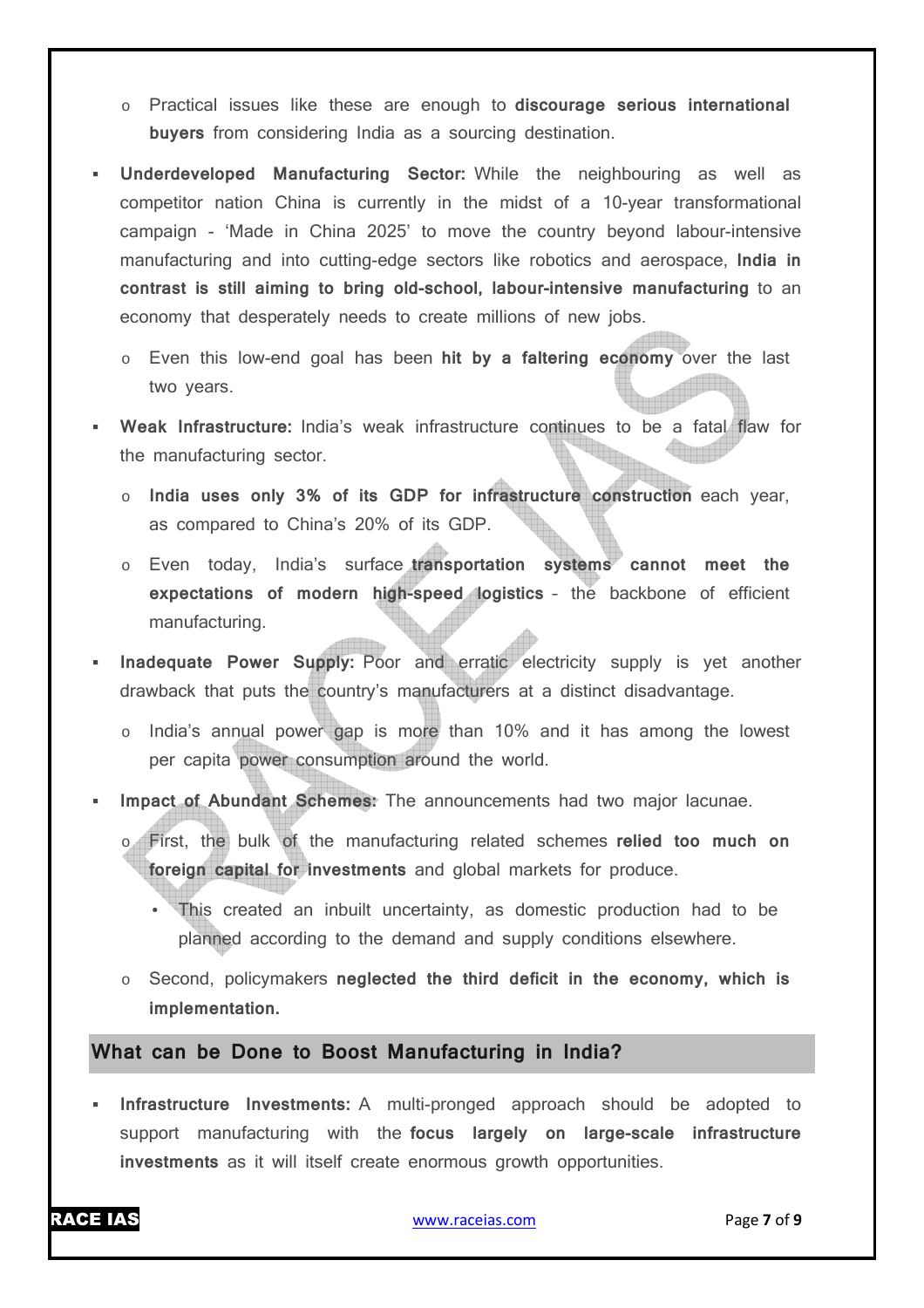- o Research has shown that **investment in hard infrastructure also results in reduction of logistics cost** of manufacturing.
- **Policy Interventions:** A final conceptual piece of India's manufacturing strategy has to be the **design of policies to increase worker skills**, and to **increase access to finance for its firms**.
	- The latter is a general need across the economy, but manufacturing firms are more likely to require fixed capital investments, and are hurt more by lack of adequate finance for expansion, upgrading, or working capital.
- **Judicious Import Policy:** Through judicious use of import policy, production within the country can be regulated with the **objective of generating greater employment** in the economy.
	- o **Exports to international markets, facilitated by Customs**, can also be boosted from the domestic surplus generated from the manufacturing capability within the country.
- **Eliminating 'Policy Casualness':** The **spate of policy announcements without having the preparedness to implement them** is 'policy casualness'. The government needs to **take into account the implications of implementation deficit** in its decisions. **Allian Ma** 
	- Strong and carefully designed policy implementation would improve India's overall investment climate, thereby boosting investments, jobs, and economic growth.
- **Stable Power Supply: Stable, low cost and uninterrupted power** is vital to promote the growth of the industries.
	- o Though the availability of Power has improved to a great extent but India must ensure this as soon as possible on industrial level to reap the benefits of manufacturing growth.
- **State Specific Plans**: Currently, manufacturing is mainly concentrated in a few states like Maharashtra and Gujarat which cover a substantial portion of India's geographical area.
	- o **States like Andhra Pradesh, Bihar, Chhattisgarh,** Madhya Pradesh, Odisha, Rajasthan, Telangana, and West Bengal also have large land areas that can **contribute to the success stories of Indian Manufacturing.**
	- o The reasons for less manufacturing activity in these States have to be carefully examined, and based on this, **state specific industrialisation**